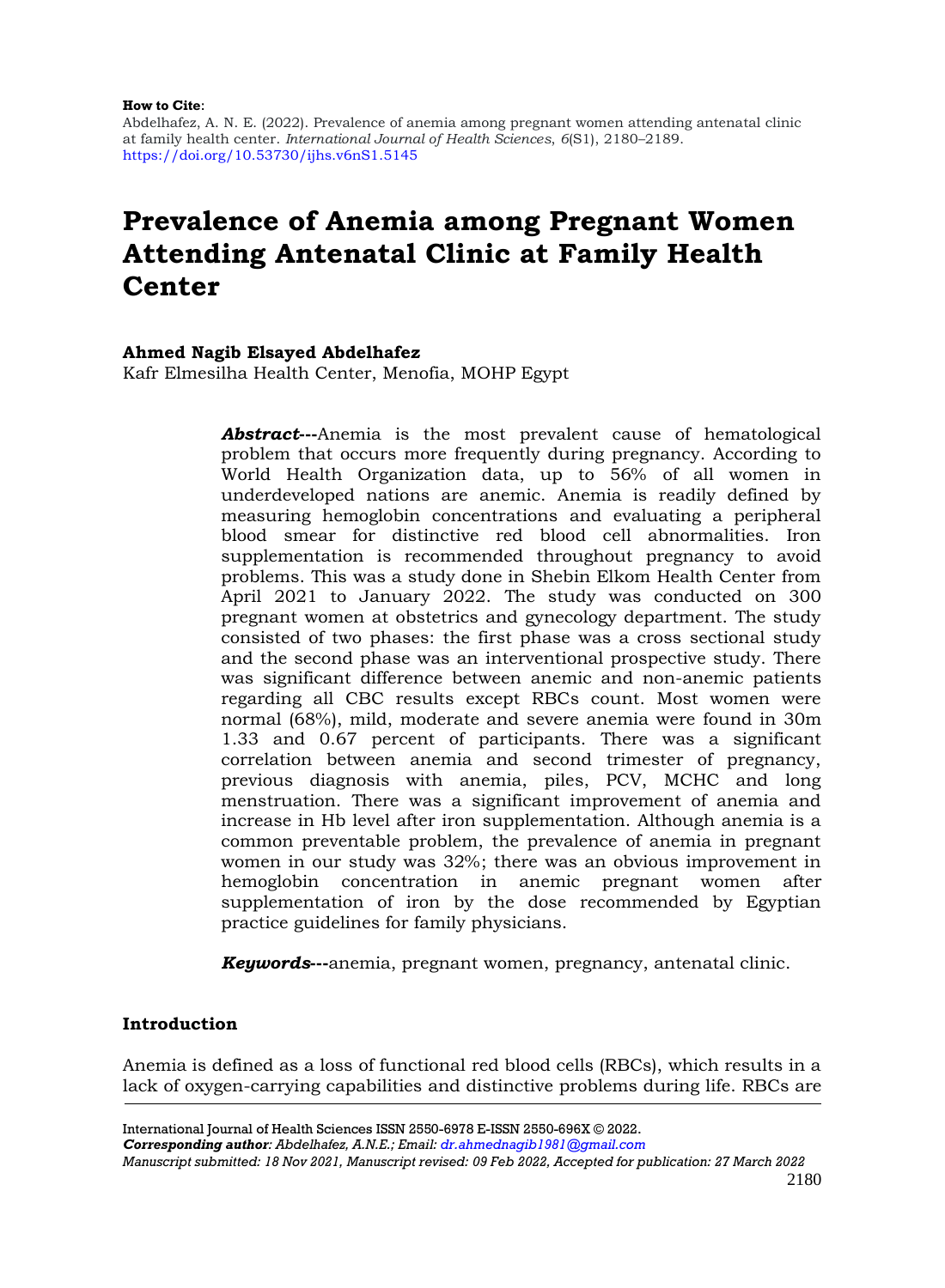created in the bone marrow. They have a lifespan of around 120 days. For erythropoiesis, the body requires iron, vitamin B12, and folic acid, among other things. Anemia arises when one or more of these components are deficient, or when RBCs are lost in greater numbers. Any patient with a haemoglobin (Hb) level of less than 11 gm/dl to 11.5 gm/dl at the onset of pregnancy would be considered anaemic (1).

Anemia affects 41.8 percent of pregnant women worldwide, with Africa having the greatest frequency (57.1 percent), corresponding to 17.2 million women. Anemia is seen as a serious public health issue in Egypt, where it affects more than 40% of pregnant women (2).

Anemia in pregnant women has serious ramifications for their health, social development, and economic development. Anemic pregnant women, especially those with severe anaemia, are at risk of poor physical activity, increased maternal morbidity, and death. Furthermore, both pregnant women and their newborns face poor outcomes such as foetal anaemia, low birth weight (LBW), preterm delivery, intrauterine growth restriction, and perinatal mortality (3). Anemia during pregnancy is caused by a combination of factors. Iron, folate, vitamin B12, and vitamin A deficiencies, as well as intestinal parasite infections, malaria, and chronic sickness, have been identified as the leading causes of anaemia in pregnant women (4).

Anemia is mainly avoidable and readily cured in the majority of cases if diagnosed early. Treatment of the underlying causes, restoration of haemoglobin concentrations to normal levels, and prevention and treatment of consequences are all components of effective anaemia therapy (5).

After the first three months of pregnancy, all pregnant women should get routine iron and folic acid supplements. The dosage is 200 mg ferrous fumarate or sulphate and 300 g folic acid, administered once day. If the haemoglobin level does not rise after two weeks, more testing will be performed. A rich iron diet, including red meats, fortified cereals, and beverages, should be encouraged. Intravenous iron should be used only in extreme cases of iron insufficiency, if the woman is refractory to oral iron therapy, or when iron replacement is necessary quickly (6). The present study is aimed to focus on the most important risk factors predisposing one to the development of anemia during pregnancy to improve the health status of pregnant women and overcome this problem.

#### **Material and Methods**

This was a study done in Shebin Elkom Health Center from April 2021 to January 2022. The study was conducted on 300 pregnant women at obstetrics and gynecology department. The study consisted of two phases: the first phase was a cross-sectional study and the second phase was an interventional prospective study.

We included all pregnant female attending antenatal care clinic at family health center in the period of the study. Exclusion criteria were 1.Patient with known haemoglobinopathies before pregnancy with repeated blood transfusion. 2.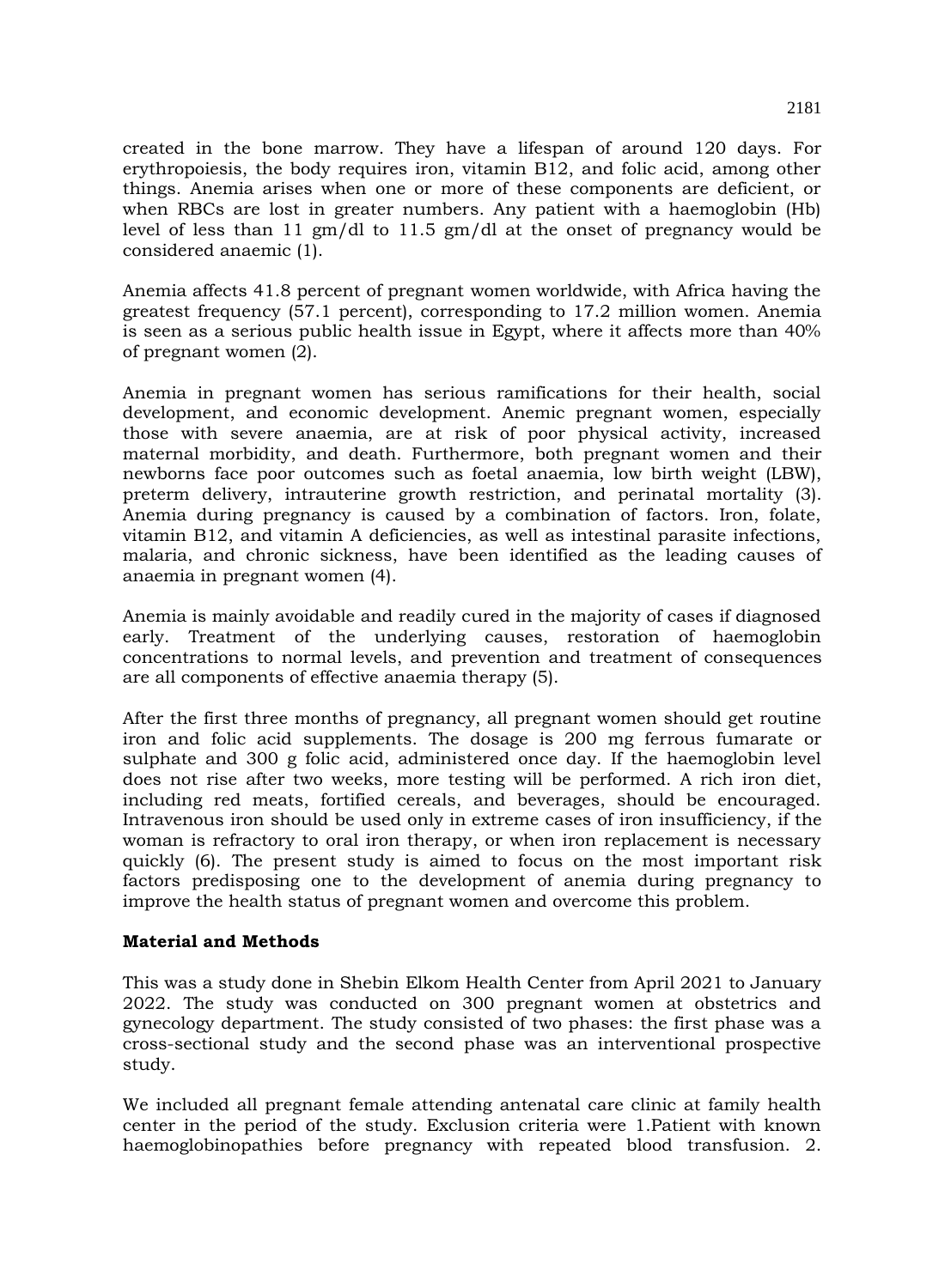Patient taking blood transfusion in the last three months for any other causes. 3. Multiple pregnancies. 4. Seriously ill. 5. With mental disorders. 6. With chronic disease.

Sample size: Assuming that total number of population size is 1000(pregnant women attending family health center), prevalence of anemia among pregnant women in a study done on Southeast Ethiopia which was 20 %. (7), power 80 %, confidence interval (CI) 95%, so least sample size was 300 pregnant women.

#### **Basal evaluation of the studied group**

The semi structured validated questionnaire used included the following: socioeconomic data according to the El-Gilany socioeconomic scoring system (8),the relevant obstetric, dietary, menstrual history, history of anemia, and conditions precipitating anemia, in addition to assessment of the hemoglobin level in the first visit. Intervention phase All participants received health education message about adequate diet, avoiding excessive salt, and the importance of compliance to nutrient supplementation. According to National Practice Guidelines for Family Physicians, anemic pregnant women diagnosed with mild and moderate anemia (Hb =  $8-11$  g/dl) received curative doses of ferrous fumarate (200 mg three times daily for 4 weeks) and patients with severe anemia (Hb 11  $g/dl$ ) received a preventive dose of ferrous fumarate (200 mg once per day).

#### **Reassessment and follow-up visit**

Hemoglobin assessment was repeated 4 weeks after iron supplementation to estimate the improvement in the hemoglobin percent in the anemic group. There was a drop out of six cases in the post-intervention phase.

Questionnaire validity: The questionnaire was submitted to a panel of experts in the field of the family medicine to test the content validity. Modification was carried out according to the panel's judgment on clarity of sentences and appropriateness of content. Also, it was translated using a back translation technique. An expert translated the questionnaire from English to Arabic. The Arabic version of the questionnaire was translated back to English by a bilingual individual. The back-translated and original versions of the questionnaire were compared with attention given to the meaning and grammar.

Pilot study: Before starting to collect the final data, a pilot study was conducted on 10 % of the sample size to test the feasibility of the study, as well as the clarity of the tools and to estimate the time needed to fill each questionnaire. The pilot study findings showed that the questionnaires were clear and relevant. The tools were finalized and made ready for use. The pregnant women included in pilot study were included in the main sample.

Field work: Women were interviewed by the researcher who introduce herself and explain briefly to them the aim of the study. All questionnaires were answered by respondents, and the time needed ranged from 15 to 25 minutes. Hemoglobin concentration g/dl was done for all 278 pregnant females to diagnose IDA among pregnant women. Full hemogram was done for pregnant females with Hb level less than 11 g/dl with three degrees: Mild (10-10.9g/dl), Moderate (7.0-9.9g/dl),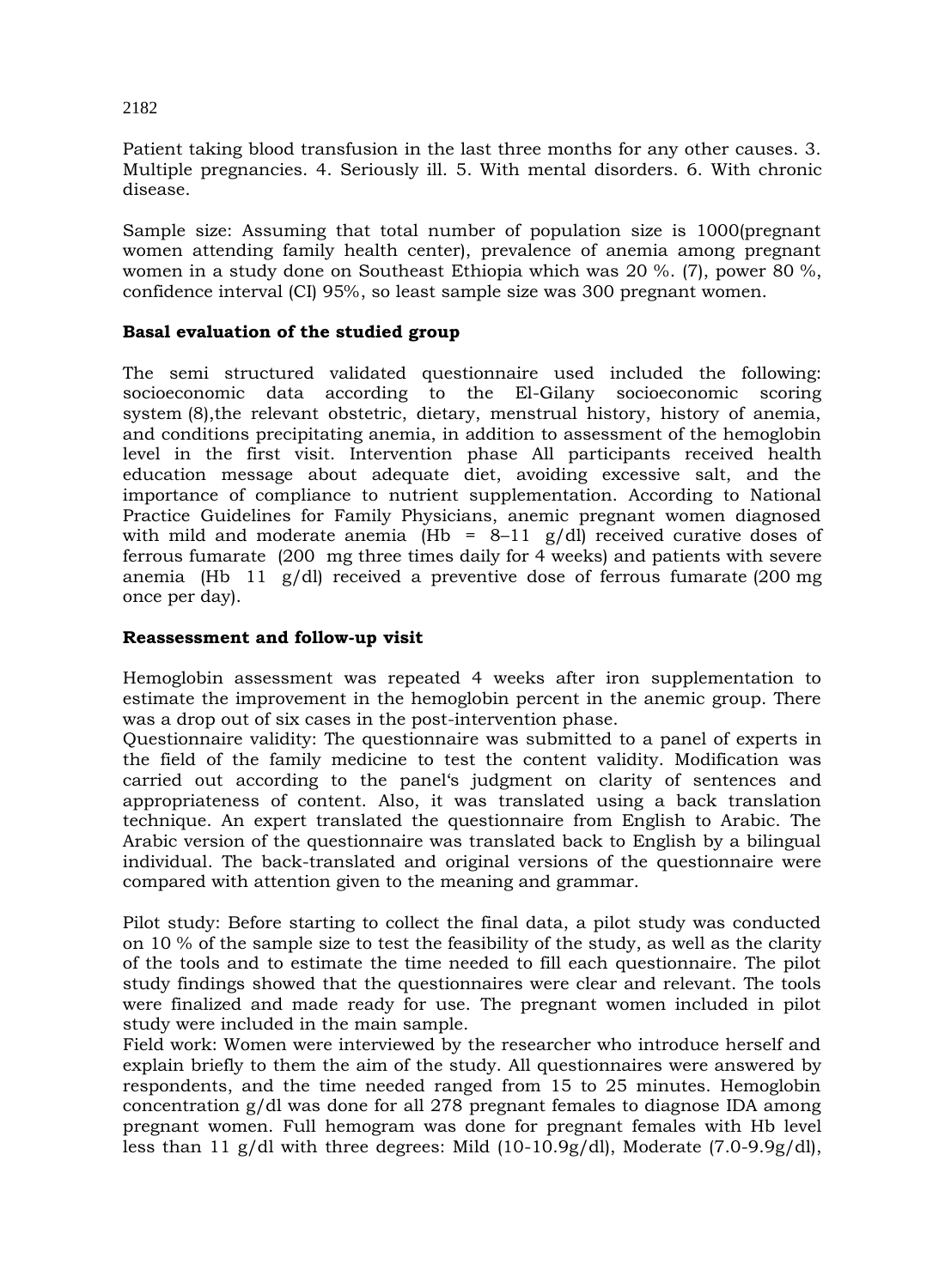and Severe (<7.0g/dl) (WHO 2011). Full hemogram include (Hemoglobin concentration g/dl, red cell count, leucocytes, platelet count, PCV, MCV, MCH, MCHC). Full hemogram was done. The fieldwork was executed in two days per week. The work was completed in 6 months.

### **Statistical analysis**

IBM-SPSS version 24 was used for data analysis (May 2016). Kristall-Wallis and Wilcoxon's tests, as well as Spearman's correlation and logistic regression analysis, were used to determine statistical significance. Based on the type of data it contained, each variable was analysed (parametric or not). We considered results statistically significant if the P-values were less than 0.05. (five percent).

#### **Ethical consideration**

The Menofia Faculty of Medicine committee for medical research ethics formally approved the study. A written consent form was obtained from all participants, after simple and clear explanation of the research object, procedure, and the liberty to drop out.

#### **Results**

Table 1 Prevalence of anemia among the studied pregnant women

|                 | Number $(N \ (\%))$ |
|-----------------|---------------------|
| Normal          | 204 (68%)           |
| Mild Anemia     | $90(30\%)$          |
| Moderate Amenia | $4(1.33\%)$         |
| Severe Anemia   | 2(0.67%)            |

Most women were normal (68%), mild, moderate and severe anemia were found in 30m 1.33 and 0.67 percent of participants.

Table 2 Comparison between anemic and nonanemic pregnant women regarding the sociodemographic characteristics

| Sociodemographics      | Anemic<br>$(n=96)$ $(n \ (\%)$ | Non-Anemic<br>$(n=204)$ $(n \ (\%)$ | $P-Value1$ |
|------------------------|--------------------------------|-------------------------------------|------------|
| Age (Years)            |                                |                                     |            |
| $20 - 25$              | 47 (48.96)                     | 109 (53.43)                         | 0.725      |
| 26-30                  | 29 (30.21)                     | 59 (28.92)                          |            |
| >30                    | 20 (20.83)                     | 36 (17.65)                          |            |
| Education              |                                |                                     |            |
| <b>High Education</b>  | 25 (26.04)                     | 96 (47.06)                          |            |
| Secondary Edu.         | 39 (40.63)                     | 80 (39.22)                          | 0.001      |
| Illiterate and primary | 32 (33.33)                     | 28 (13.73)                          |            |
| Occupation             |                                |                                     |            |
| Government employees   | 10 (10.42)                     | 105 (51.47)                         | 0.0001     |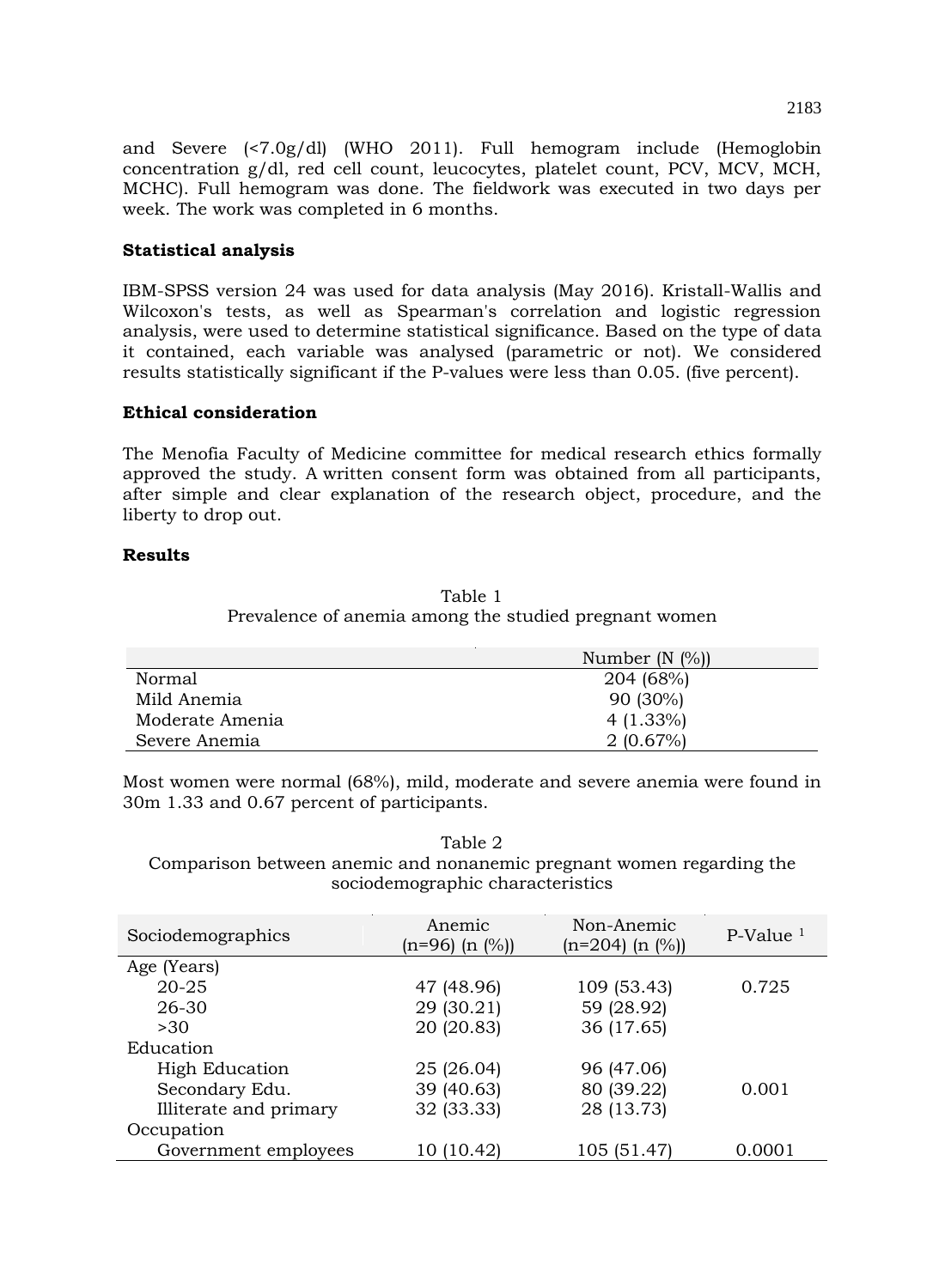| Nongovernmental             | 20 (20.83) | 23 (11.27)  |        |
|-----------------------------|------------|-------------|--------|
| House wives                 | 66 (68.75) | 76 (37.25)  |        |
| Socioeconomic level         |            |             |        |
| High                        | 8(8.33)    | 84 (41.18)  | 0.0001 |
| Middle                      | 16 (16.67) | 79 (38.73)  |        |
| Low                         | 72 (75)    | 41 $(20.1)$ |        |
| Gravidae status             |            |             |        |
| Multigravida                | 58 (60.42) | 94 (46.08)  | 0.02   |
| Primigravida                | 38 (39.58) | 110 (53.92) |        |
| interval<br>Inter pregnancy |            |             |        |
| (Months)                    |            |             |        |
| < 12                        | 35 (36.46) | 59 (28.92)  | 0.031  |
| $12 - 24$                   | 33 (34.38) | 53 (25.98)  |        |
| >24                         | 28 (29.17) | 92 (45.1)   |        |
| Previous Miscarriage        | 33 (34.38) | 50 (24.5)   | 0.75   |
| 1: Chi square test          |            |             |        |

P > 0.05 non-significant

P < 0.05 significant

P < 0.001 Highly significant.

There was high significant difference between anemic and non-anemic pregnant women regarding education, occupation, socioeconomic level, gravida and interpregnancy interval.

|                                                 | Anemia            |                    |              |
|-------------------------------------------------|-------------------|--------------------|--------------|
|                                                 | Non-Anemic        | Anemic             | P-value $^2$ |
| Lab Investigation CBC                           | $(n=204)$         | $(n=96)$           |              |
|                                                 | $Mean \pm SD$ .   | Mean $\pm$ SD.     |              |
| PCV $(% )$                                      | $35.0 \pm 1.53$   | $30.70 \pm 2.56$   | 0.001        |
| RBCs $(X106/uL)$                                | $4.70 \pm 0.21$   | $4.55 \pm 1.36$    | 0.1247       |
| MCV (F1)                                        | $74.0 \pm 8.65$   | $70.77 \pm 17.73$  | 0.034        |
| $MCH$ (Pg)                                      | $23.8 \pm 1.23$   | $22.73 \pm 4.39$   | 0.0014       |
| MCHC (g/dl)                                     | $33.0 \pm 1.65$   | $30.52 \pm 1.77$   | 0.0001       |
| RDW $(\%)$                                      | $13.30 \pm 1.52$  | $12.90 \pm 0.79$   | 0.0158       |
| WBCs $(X10^3/UL)$                               | $13.60 \pm 1.46$  | $7.14 \pm 2.01$    | 0.0001       |
| Platelets count                                 | $321.0 \pm 43.85$ | $259.33 \pm 96.41$ | 0.0001       |
| $(X10^3/UL)$                                    |                   |                    |              |
| 2: Student t-test                               |                   |                    |              |
| $P > 0.05$ non-significant                      |                   |                    |              |
| $P < 0.05$ significant                          |                   |                    |              |
| $P < 0.001$ Highly significant.                 |                   |                    |              |
| PCV: Packed cell volume                         |                   |                    |              |
| RBCs: Red blood cells                           |                   |                    |              |
| MCV: Mean Corpuscular Volume                    |                   |                    |              |
| MCH: Mean corpuscular Hemoglobin                |                   |                    |              |
| MCHC: mean corpuscular hemoglobin concentration |                   |                    |              |

Table 3 Relation between anemia with lab investigation CBC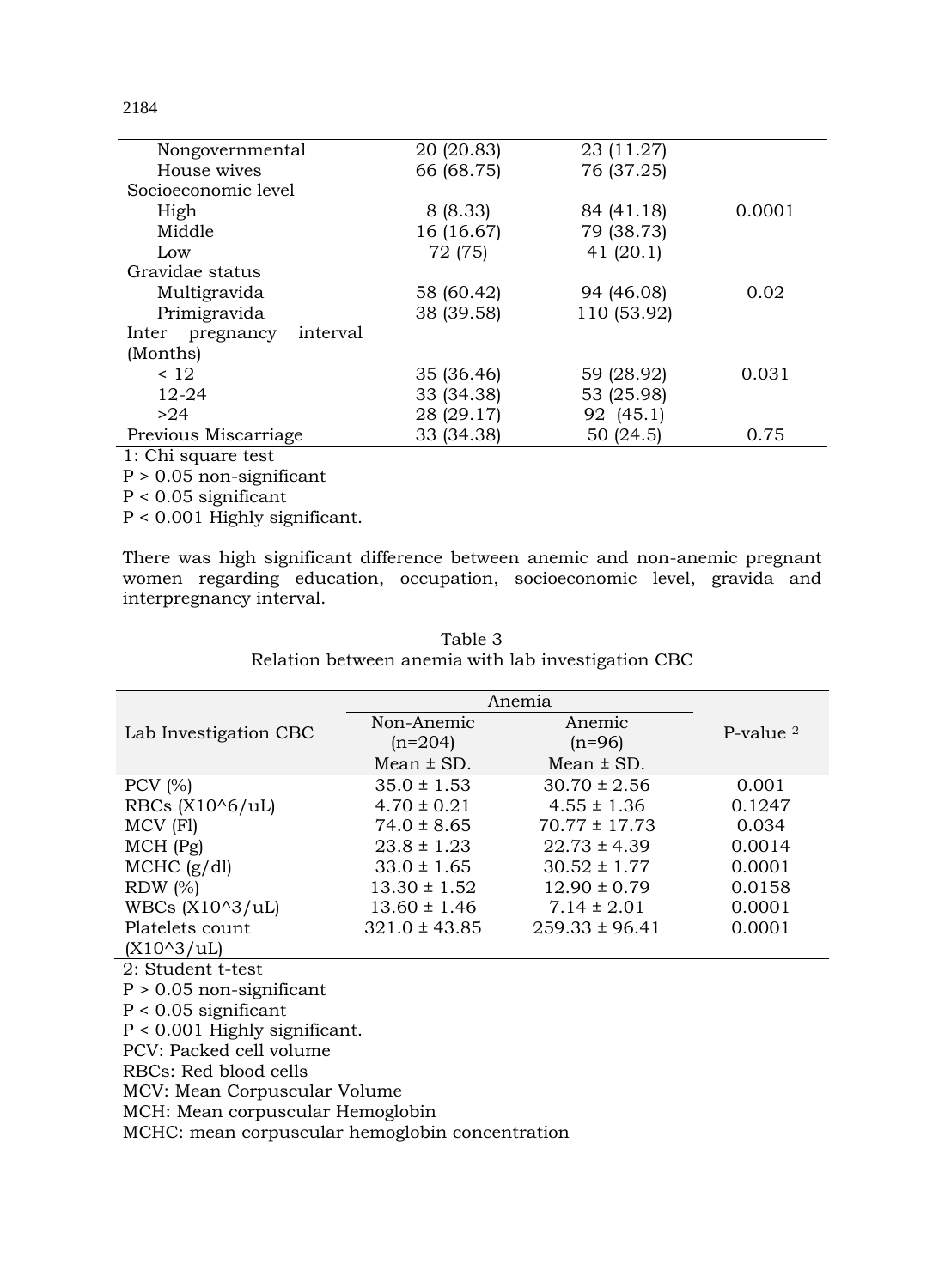# RDW: Red Cell Distribution Width WBCs: White Blood Cells

There was significant difference between anemic and non-anemic patients regarding all CBC results except RBCs count.

| Table 4                                                                           |
|-----------------------------------------------------------------------------------|
| Logistic regression for predicting different variables related to the presence of |
| anemia among the studied groups                                                   |

| Predictors                    | <b>OR</b> | 95% CI          | P-Value |
|-------------------------------|-----------|-----------------|---------|
| Middle socioeconomic standard | 1.8       | $0.78 - 5.4$    | 0.082   |
| Low socioeconomic standard    | 18.6      | $5.2 - 60.2$    | 0.1     |
| Second trimester of pregnancy | 6.54      | 2.92-22.1       | 0.0001  |
| Red meat intake               | 0.15      | $0.01 - 0.05$   | 0.24    |
| Vegetables                    |           |                 |         |
| Rarely intake                 | 3.25      | $0.1 - 115$     | 0.12    |
| 1-3 times weekly              | 0.52      | $0.01 - 25$     | 0.703   |
| Milk                          |           |                 |         |
| Rarely intake                 | 0.031     | $0.001 - 0.159$ | 0.352   |
| 1-3 times weekly              | 0.624     | $0.03 - 26.4$   | 0.503   |
| 4-6 times weekly              | 0.102     | $0.001 - 8.1$   | 0.075   |
| Ever diagnosed as anemic      | 16.95     | $6.2 - 55$      | 0.0001  |
| Ever had peptic ulcer         | 2.3       | $1.1 - 6.3$     | 0.059   |
| Ever had piles                | 12.9      | $6.8 - 28.7$    | 0.0001  |
| Long menstruation             | 13.9      | 5.6-38.9        | 0.0001  |
| PCV $(% )$                    | 0.498     | 0.314-0.785     | 0.003   |
| MCV (F1)                      | 0.998     | 0.935-1.088     | 0.682   |
| $MCH$ (Pg)                    | 0.902     | 0.7738-1.149    | 0.520   |
| $MCHC$ (g/dl)                 | 0.413     | 0.276-0.812     | 0.0065  |
| RDW $(\%)$                    | 0.483     | $0.104 - 1.858$ | 0.259   |
| WBCs $(X10^3/UL)$             | 0.0       | 0.0             | 0.883   |
| Platelets count (X10^3/uL)    | 0.989     | 0.986-1.002     | 0.204   |
| $P > 0.05$ non-significant    |           |                 |         |

P < 0.05 significant P < 0.001 Highly significant. PCV: Packed cell volume RBCs: Red blood cells MCV: Mean Corpuscular Volume MCH: Mean corpuscular Hemoglobin MCHC: mean corpuscular hemoglobin concentration RDW: Red Cell Distribution Width WBCs: White Blood Cells

There was a significant correlation between anemia and second trimester of pregnancy, previous diagnosis with anemia, piles, PCV, MCHC and long menstruation.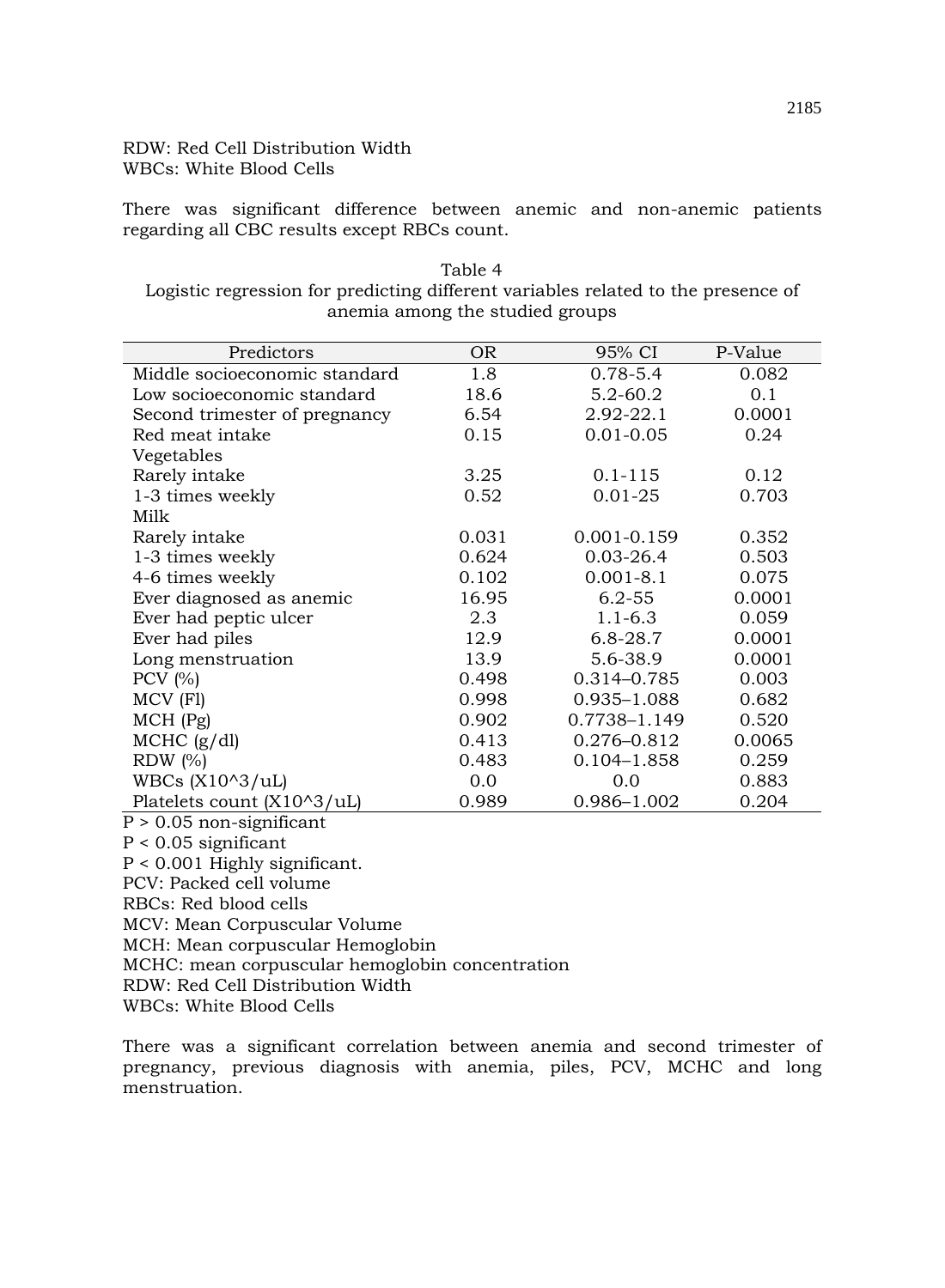Table 5

Effect of oral iron treatment on the hemoglobin level in the studied anemic group

| Parameter | First visit     | Second visit     | P-Value |
|-----------|-----------------|------------------|---------|
| Hb%       | $9.95 \pm 0.52$ | $10.45 \pm 0.45$ | 0.0001  |
| Anemia    | 96 (32%)        | 58 (19.3%)       | 0.0001  |

There was a significant improvement of anemia and increase in Hb level after iron supplementation.

# **Discussion**

Anemia can be considered the most common cause of hematological disorder that more frequent occurs in pregnancy (9). In developing countries, anemia is a cause of serious different disease, besides many other important effects on the pregnant and the fetus it contributes significantly high maternal mortality and morbidity (10). According to world Health Organization statistics, up to 56% of all women living in developing countries are anemic the most common cause of anemia in pregnant woman is lack of iron (ferritin deficiency). Less than that, it is caused by folic acid deficiency (11). In some populations, 82% of pregnancy are anemic. The most risk are women from low socio-economic people and young women. Anemia is easily definition by estimating the hemoglobin concentration and also examining a peripheral blood smear for the characteristic red blood cell changes (12). The supply of iron is indicated during pregnancy to prevent the possible complications (13).

In this study the prevalence of anemia was 32%, along with our results, El-Moselhy et al., (14) reported the same prevalence in a health care center in Kafr Al-Sheikh, also, Afifi et al., (15) reported that the prevalence of anemia reached 30% in El Sahel Teaching Hospital, Cairo, Egypt. These result was consistent with study done in Jimma University Specialized Hospital, South West Ethiopia, 2006 (38.2%) by Belachew & Legesseand (16) and West Arsi Zone, Ethiopia, 2013 (36.6%) by Obse et al. (17).

In our study there was no significant difference between the two groups regarding maternal age, this result was similar to result obtained by El-Moselhy et al. (14). Also another studies reported same results as Gedefaw et al. (18), Zama et al. (19) and Teshome et al. (20) reported no significant difference between anemic and non-anemic pregnant women. Anemia during pregnancy was more prevalent among housewives with 68.75%. Along with our results El-Moselhy et al. (14) reported high prevalence of anemia in housewives.

Regarding socioeconomic level the percentage of anemic pregnant women was significantly higher in the low socioeconomic standard. Along with our results El-Moselhyet al. (14), reported high significant prevalence of anemia in pregnant women live in low socioeconomic level (73.4%). This finding is in line with Nwizu et al. (21) who found that the risk of anemia was 4.2 times higher among women from the low socioeconomic class as compared with women from the high socioeconomic class.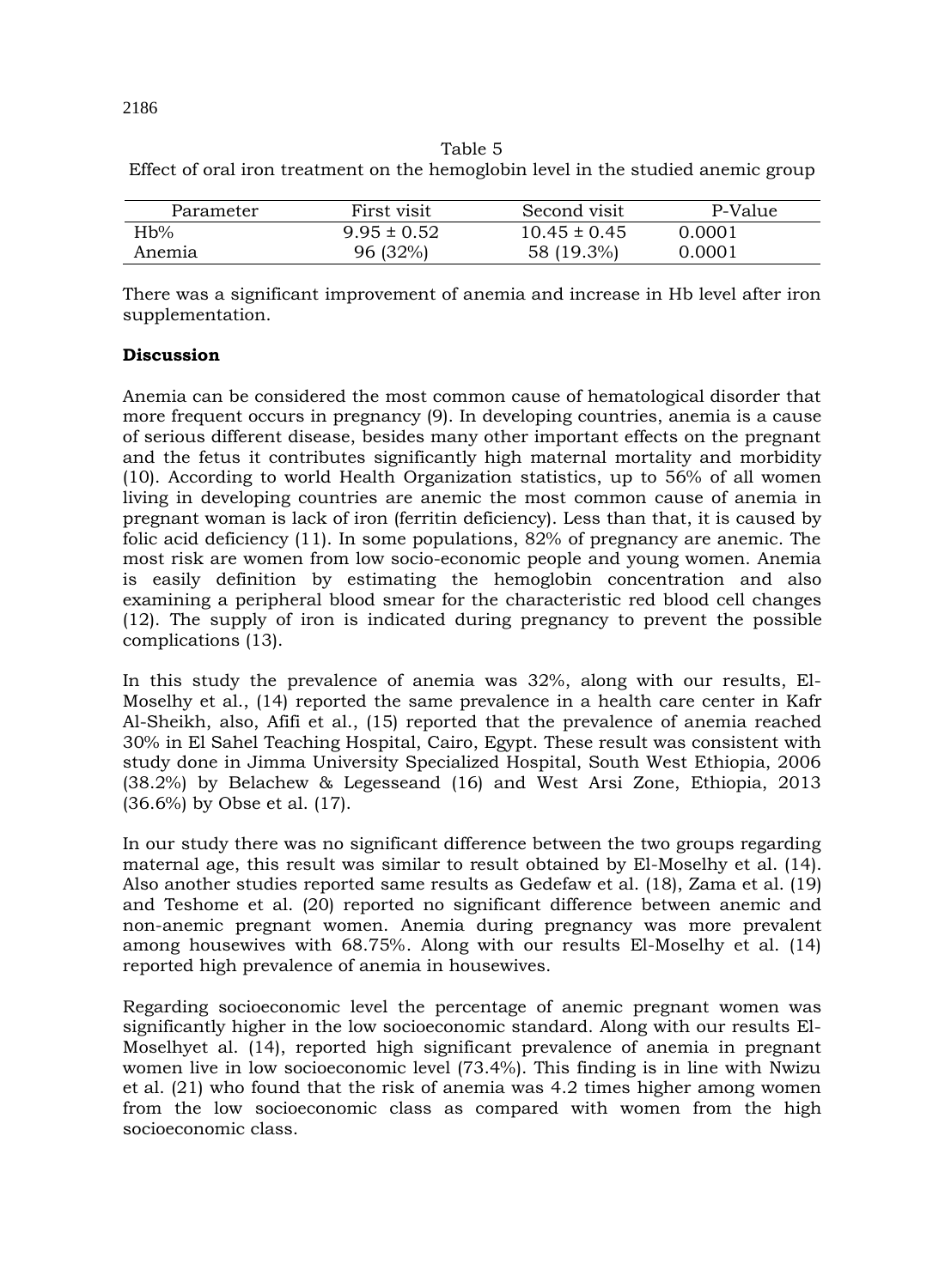In our study most anemic pregnant women were multigravida (60.42%). Along with our study Zama et al. (19), reported significant increase in anemia in pregnant multigravida patients. Anemia occurrence was significant with short inter pregnancy interval, same was reported by Zama et al. (19) Also Most anemic patients were in second trimester of pregnancy.

As regard previous miscarriage, our study showed that there was no significant difference between included subjects regarding previous miscarriage occurrence. The present result was in the same line with Bansal et al., (22) and Vindhya et al., (23) as they reported that there was no statistically significant association between previous miscarriage and maternal anemia. This finding was also similar to the result of Ayano & Amentie. (24) and Gebreweld & Tsegaye (25) who observed that history of previous miscarriage did not significantly influence maternal anemia. This may be due to the variation in awareness and food habits of different population and also can be explained by determining certain type of miscarriage (threatened miscarriage) and neglecting the other types during asking the women about history of miscarriage.

This was contrary to Obse et al., (17) who reported that the proportion of maternal anemia was higher among pregnant women who had history of miscarriage and this relationship was statistically significant. In disagreement with the study conducted by Ejeta et al., (26) in which pregnant females with previous miscarriage were more likely to be anemic as compared to their counterpart. This can be explained by miscarriage deplete iron stores of the pregnant women, so women with previous miscarriage are more liable to have IDA.

This study showed a highly significant improvement in Hb% after treatment of anemia with therapeutic iron supplementation. This result is in agreement with a study conducted by Meier et al. (27), on women who developed IDA during the second trimester and received therapeutic supplementation with 180 mg of elemental iron daily and found that the IDA had resolved in 75% of the patients by the end of their pregnancies. Also, El-Moselhy et al. (14) reported a highly significant improvement in Hb% after treatment of anemia with therapeutic iron supplementation: with 200 mg three times daily of ferrous fumarate for 1 month, 49 out of 64 patients had an increase in Hb level  $(76.5\%)$  (P < 0.001).

# **Conclusion**

Although anemia is a common preventable problem, the prevalence of anemia in pregnant women in our study was 32%; there was an obvious improvement in hemoglobin concentration in anemic pregnant women after supplementation of iron by the dose recommended by Egyptian practice guidelines for family physicians.

# **References**

1. Chowdhury, S., Rahman, M., & Moniruddin, A. B. M. Anemia in pregnancy. Medicine Today, 2014, 26(1), 49-52.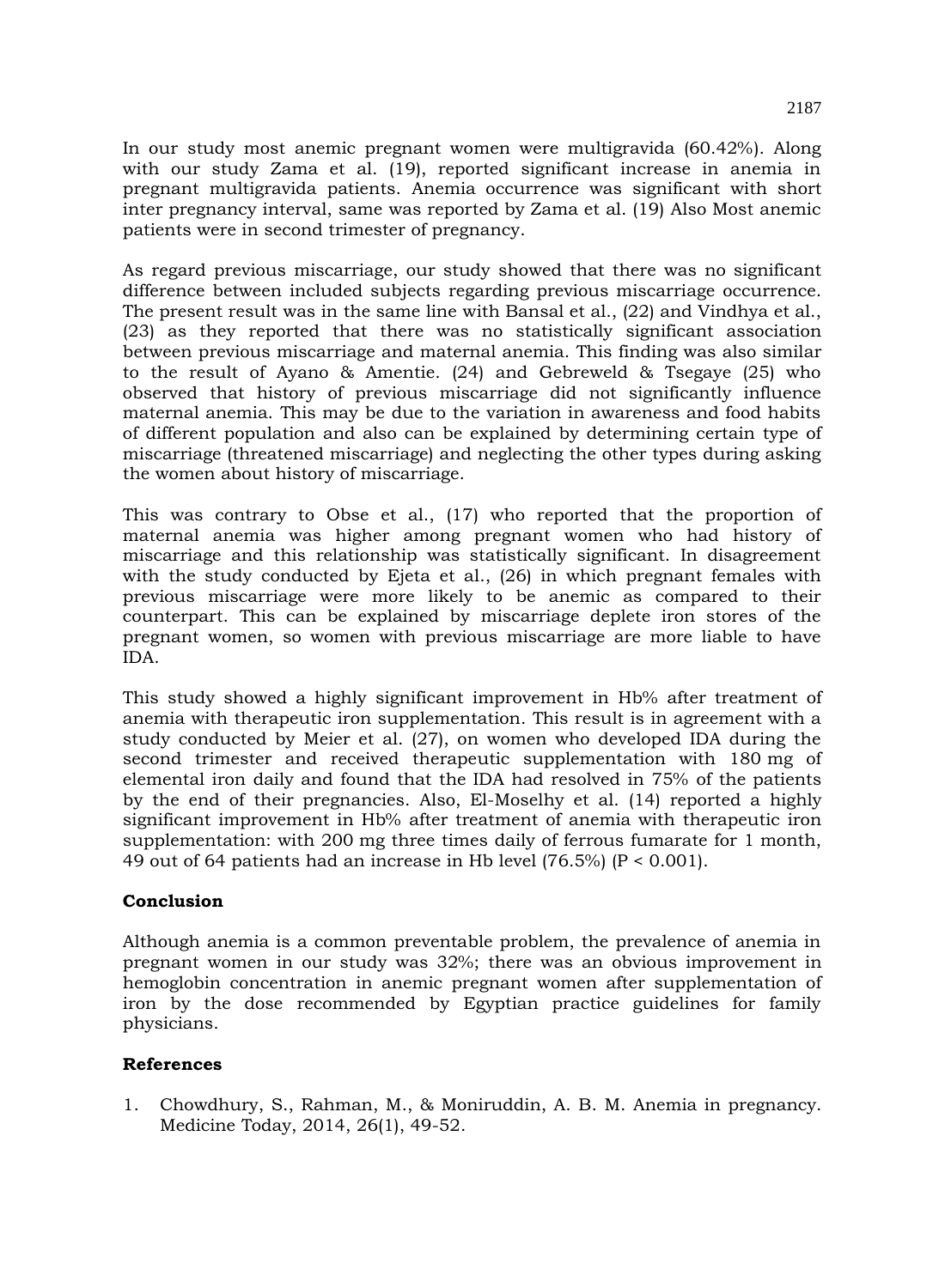- 2. Natarajan, A., Baskaran, P., & Surendiran, A. Iron therapy in pregnant women with iron deficiency anemia--A Meta-analysis. Authorea Preprints. 2020, 2(1), 2-3.
- 3. Samuel, S., Darebo, T., Desta, D. T., & Mulugeta, A. Socio-economic and dietary diversity characteristics are associated with anemia among pregnant women attending antenatal care services in public health centers of Kembata Tembaro Zone, Southern Ethiopia. Food Science & Nutrition,2020, 8(4), 1978-1986.
- 4. Maradze, M. T. C., Nyoni, S. P., & Nyoni, M. T. Causes of anemia in pregnant women–a systematic review of evidence from developing countries. Ijariie, 2020, 6(6), 1142-1155.
- 5. Wegmüller, R., Bentil, H., Wirth, J. P., Petry, N., Tanumihardjo, S. A., Allen, L. & Rohner, F. Anemia, micronutrient deficiencies, malaria, hemoglobinopathies and malnutrition in young children and non-pregnant women in Ghana: findings from a national survey. PloS one, 2020, 15(1), e0228258.
- 6. Berhane, A., & Belachew, T. Effect of preconception pictured-based health education and counseling on adherence to iron-folic acid supplementation to improve maternal pregnancy and birth outcome among women who plan to pregnant:" Randomized Control Trial". Clinical Nutrition Open Science. 2022, 3(1), 4-6.
- 7. Kefiyalew, F., Zemene, E., Asres, Y., & Gedefaw, L. Anemia among pregnant women in Southeast Ethiopia: prevalence, severity and associated risk factors. BMC Research Notes 2014, 7:771.
- 8. El-Gilany, A., El-Wehady, A., & El-Wasify, M. Updating and validation of the socioeconomic status scale for health research in Egypt. Eastern Mediterranean Health Journal, 2012, 18(9).
- 9. Samuels, P. Hematologic complications of pregnancy. Gabbe's Obstetrics Essentials: Normal & Problem Pregnancies E-Book, 2018, 322.
- 10. Ogunbode, O., & Ogunbode, O. Anaemia in pregnancy. In Contemporary obstetrics and gynecology for developing countries. 2021, (pp. 321-330). Springer, Cham.
- 11. ABOU SHAMAT, R., & Dimitrie, N. A. N. U. IRON DEFICIENCY ANEMIA IN PREGNANCY. International Journal of Innovation Sciences and Research, 2019, 2(8), 1354-1357.
- 12. Imran, M., Helmy, Y., & Abdel Hafez, M. Anemia with prgnancy. Sohag Medical Journal, 2019, 23(3), 100-105.
- 13. Elstrott, B., Khan, L., Olson, S., Raghunathan, V., DeLoughery, T., & Shatzel, J. J. The role of iron repletion in adult iron deficiency anemia and other diseases. European journal of haematology, 2020, 104(3), 153-161.
- 14. El-Moselhy, H. M., Khalil, N. A., & Abd-Elhaleem, R. F. Anemia among pregnant women attending the family health center in Kafr Al-Sheikh city, Egypt (an intervention study). Menoufia Medical Journal, 2017, 30(3), 784.
- 15. Afifi, R. A. R. A., Ali, D. K., & Talkhan, H. M. Pregnancy outcome and the effect of maternal nutritional status. Journal of the Egyptian Society of Parasitology, 2013, 43(1), 125-132.
- 16. Belachew, T., & Legesse, Y. Risk factors for anemia among pregnant women attending antenatal clinic at Jimma University Hospital, southwest Ethiopia. Ethiopian Medical Journal, 2006, 44(3), 211-220.

# 2188